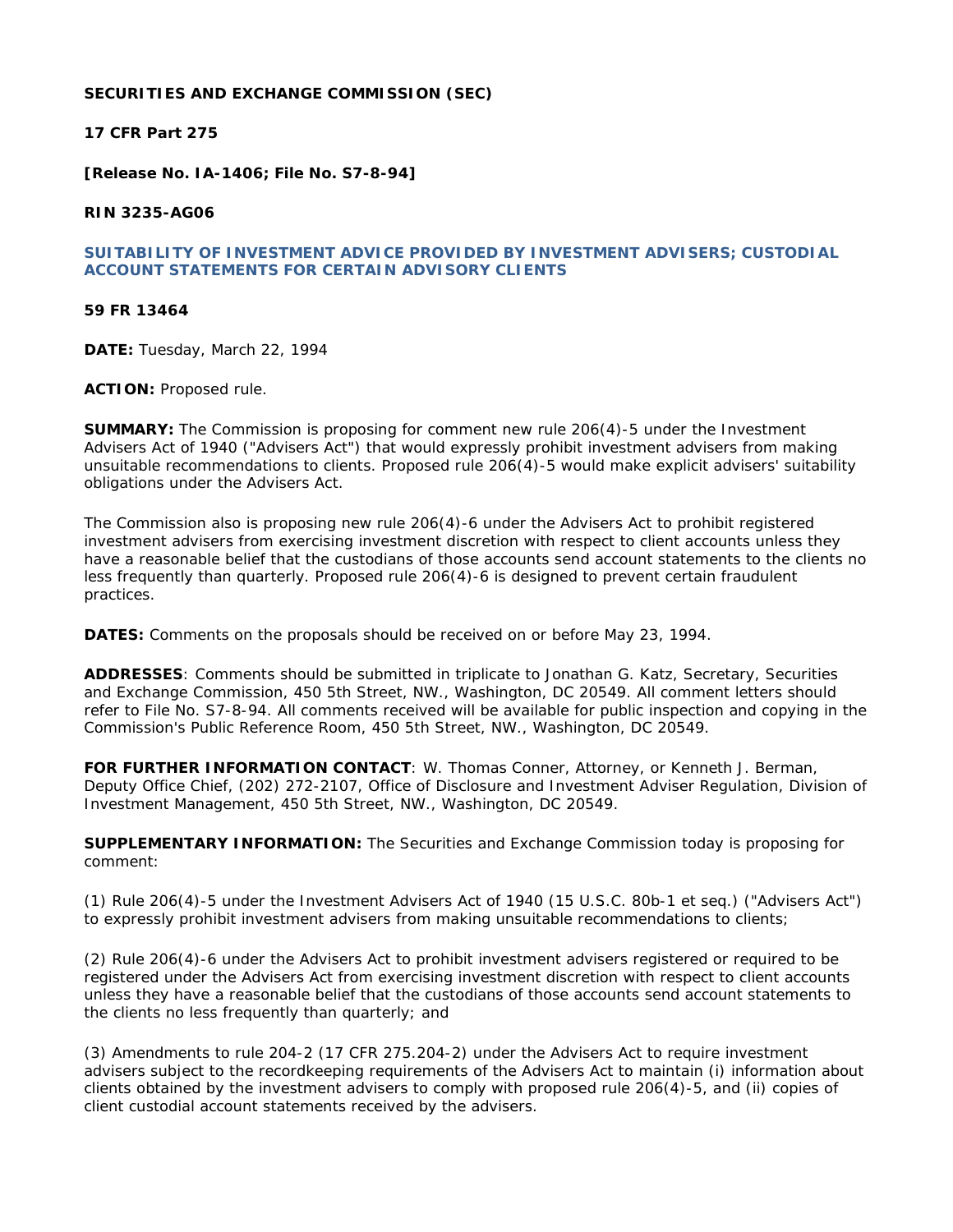# **I. Introduction**

The Commission is proposing two rules under the antifraud provisions of the Advisers Act. n1 Rule 206(4)-5 would make express the fiduciary obligation of investment advisers to make only suitable recommendations to a client, after a reasonable inquiry into the client's financial situation, investment experience, and investment objectives. Rule 206(4)-6 would prohibit registered investment advisers from exercising investment discretion with respect to client accounts unless they have a reasonable belief that the custodians of those accounts send account statements to the clients no less frequently than quarterly.

n1 Section 206(4) (15 U.S.C. 80b-6(4)) makes it unlawful for any investment adviser, by use of the mails or any means or instrumentality of interstate commerce, directly or indirectly, "to engage in any act, practice, or course of business which is fraudulent, deceptive, or manipulative." Section 206(4) authorizes the Commission to adopt rules and regulations defining the acts, practices, and courses of business that will be deemed fraudulent, deceptive, or manipulative for purposes of section 206(4), and to prescribe means reasonably designed to prevent such conduct. The Commission has adopted four rules under section 206(4): rule 206(4)-1 (17 CFR 275.206(4)-1) (advertisements); rule 206(4)-2 (17 CFR 275.206(4)-2) (custody or possession of funds or securities of advisory clients); rule 206(4)-3 (17 CFR 275.206(4)-3) (cash payments for client solicitations); and rule 206(4)-4 (17 CFR 275.206(4)-4) (financial and disciplinary information that investment advisers must disclose to clients).

## **II. Suitability of Investment Advice**

Investment advisers are fiduciaries n2 who owe their clients a series of duties, n3 one of which is the duty to provide only suitable investment advice. This duty is enforceable under the antifraud provision of the Advisers Act, section 206, n4 and the Commission has sanctioned advisers for violating this duty. n5 The Commission now proposes to make explicit this duty in a new rule under section 206(4) of the Advisers Act. The scope of proposed rule 206(4)-5 reflects the Commission's interpretation of advisers' suitability obligations under the Advisers Act. n6

n2 SEC v. Capital Gains Research Bureau, Inc., 375 U.S. 180, 191, 194 (1963) ("Capital Gains").

n3 These duties include the duty of full disclosure of conflicts of interest, Capital Gains at 191-92; utmost and exclusive loyalty, In re Kidder, Peabody & Co., Inc., 43 SEC 911, 915 (1968) ("Kidder"), Investment Advisers Act Rel. No. 40 (Feb. 5, 1945) (staff position stating advisers' duty of loyalty requires full disclosure of adverse interests and client consent before purchase or sale of securities from clients); and the duty of best execution, Kidder at 915-16. See generally 2 Frankel, The Regulation of Money Managers 343-47 (discussing general duties of fiduciaries), ch. XIII (duty of loyalty), ch. XV (duty of care); Leavell, Investment Advice and the Fraud Rules, 65 Mich. L. Rev. 1569 (1967) (discussing legal controls on providing investment advice).

n4 Transamerica Mortgage Advisors, Inc. v. Lewis, 444 U.S. 11, 17 (1979) (Advisers Act's legislative history leaves no doubt that Congress intended to impose enforceable fiduciary obligations).

n5 See, e.g., In re David A. King and King Capital Corp., Investment Advisers Act Rel. No. 1391 (Nov. 9, 1993) (investment adviser recommended investments in a risky pool of first, second and third mortgages to retirees and others of limited means); In re George Sein Lin, Investment Advisers Act Rel. No. 1174 (June 19, 1989) (investment adviser with discretionary investment authority invested funds of clients desiring low-risk investments in uncovered option contracts and utilized margin brokerage accounts); In re Westmark Financial Services, Corp., Investment Advisers Act Rel. No. 1117 (May 16, 1988) (financial planner recommended speculative equipment leasing partnerships to unsophisticated investors with modest incomes); In re Shearson, Hammill & Co., 42 SEC 811 (1965) (sections 206(1) and (2) violated when adviser recommended investments unsuitable to child and widow).

n6 In addition, in formulating the proposed rule, the Commission has looked to interpretations of the scope of broker-dealers' suitability obligations under the antifraud provisions of the Securities Exchange Act of 1934 [15 U.S.C. 78a et seq.] ("Exchange Act"). The federal securities laws, as well as rules of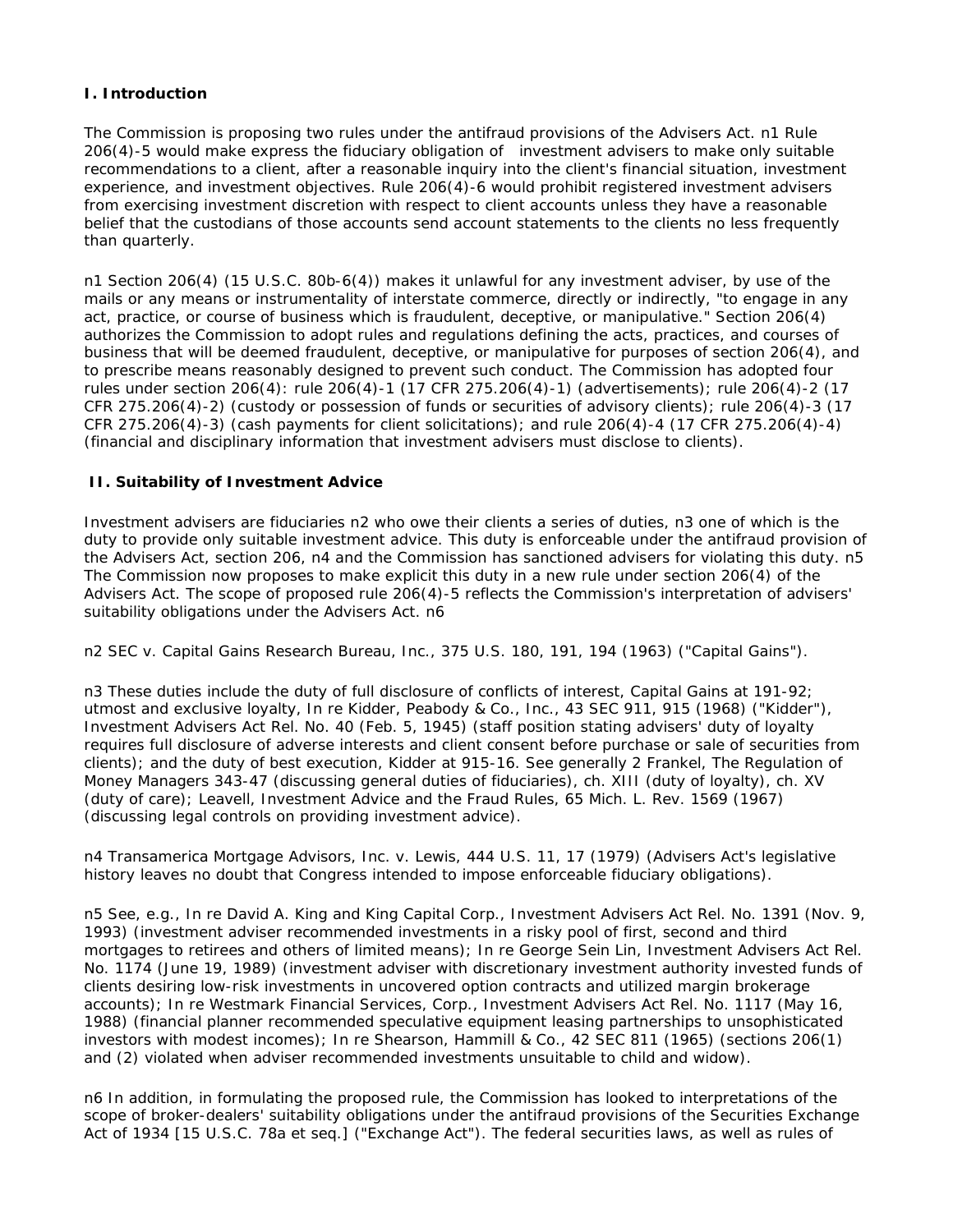various self-regulatory organizations ("SROs"), impose suitability requirements on broker-dealers. Under the "shingle" theory, a broker-dealer makes an implied representation to its customers that it will deal with them fairly and in accordance with the standards of the profession. Duker & Duker, 6 S.E.C. 386, 388 (1939). A broker-dealer that breaches this representation may violate certain antifraud provisions of the federal securities laws, namely, section 17(a) of the Securities Act of 1933 [15 U.S.C. 77q(a)], sections 10(b) and 15(c)(1) of the Exchange Act [15 U.S.C. 78j(b) and 78o(c)(1)], and rules 10b-5 and 15c1-2 thereunder [17 CFR 240.10b-5 and 240.15c1-2]. See, e.g., Hanly v. SEC, 415 F.2d 589 (2d Cir. 1969); Charles Hughes & Co. v. SEC, 139 F.2d 434 (2d Cir. 1943), cert. denied, 321 U.S. 786 (1943); In re Harold Grill, 41 SEC 321 (1963). A broker making unsuitable recommendations breaches this representation. See, e.g., Clark v. John Lamula Investors, Inc., 583 F.2d 594 (2d Cir. 1978) (recommended purchase of a convertible debenture was unsuitable for the needs of a widowed, retired customer, when the broker-dealer failed, among other things, to disclose the risks of the investment). This doctrine is incorporated into the rules of the SROs. National Association of Securities Dealers, Inc. ("NASD") Rules of Fair Practice, art. III, § 2, NASD Manual (CCH) (paragraph) 2152; New York Stock Exchange ("NYSE") rule 405, 2 N.Y. Stock Exch. Guide (CCH) (paragraph) 2405 (the "Know Your Customer Rule"). See also Municipal Securities Rulemaking Board ("MSRB") rule G-19, MSRB Manual (CCH) (paragraph) 3591; NYSE rule 472, 2 N.Y. Stock Exch. Guide (CCH) (paragraph) 2472.40(1) ("When recommending the purchase, sale or switch of specific securities, supporting information must be provided or offered."). Broker-dealers also are required under SRO rules to establish and enforce written supervisory procedures that are reasonably designed to achieve compliance with the applicable securities laws and regulations, including the obligation of fair dealing. See, e.g., NASD Rules of Fair Practice, art. III, § 27, NASD Manual (CCH) (paragraph) 2177. In addition, broker-dealers must comply with specialized suitability rules when recommending certain kinds of securities, such as penny stocks and options, or when offering to extend, or arrange for the extension of, credit in connection with inducing the purchase of a security. See, e.g., rules 15g-9 (17 CFR 240.15g-9) (penny stocks) and 15c2-5 (17 CFR 240.15c2-5) (extensions of credit) under the Exchange Act; NASD Rules of Fair Practice, Art. III, § 2, Policy of the Board of Governors, NASD Manual (CCH) (paragraph) 2152 (statement of policy concerning recommendations of speculative low-priced securities and recommendations of or accepting orders for options). Compliance with proposed rule 206(4)-5 would not override the obligation of an investment adviser that is also a broker-dealer to meet the requirements of these rules. Nor would a determination by a broker-dealer under these rules that a particular investment is suitable relieve an investment adviser that is acting as the purchaser's adviser in connection with the transaction from making a suitability determination under proposed rule 206(4)-5 with respect to the investment.

As discussed in more detail below, rule 206(4)-5 would prohibit an investment adviser from providing investment advice to a client unless the adviser makes a reasonable inquiry into the financial situation, investment experience, and investment objectives of the client and reasonably determines that the investment advice is suitable for the client. n7 An amendment to rule 204-2 under the Advisers Act would require investment advisers subject to the recordkeeping requirements of the Advisers Act to maintain records of the information obtained from clients in the required inquiry.

n7 A similar provision is contained in H.R. 578, the Investment Adviser Regulatory Enhancement and Disclosure Act of 1993, which is currently pending before Congress.

# **1. Duty To Inquire**

Paragraph (a)(1) of rule 206(4)-5 would require an investment adviser, before providing any investment advice, and, as appropriate thereafter, to make a reasonable inquiry into the client's financial situation, investment experience, and investment objectives. n8 The extent of the inquiry would turn on what is reasonable under the circumstances. For example, to formulate a comprehensive financial plan for a client, an adviser may be required to obtain extensive personal and financial information about the client, including current income, investments, assets and debts, marital status, insurance policies, and financial goals. This information must be updated periodically so that the adviser can adjust its advice to reflect changed circumstances. The frequency with which the information must be updated would turn on what is appropriate under the circumstances. Among the factors to be considered in determining when to update client information would be the passage of time since the information was last updated and whether the adviser is aware of events that have occurred that could render inaccurate or incomplete the information on which it currently bases its advice. For example, a change in the tax law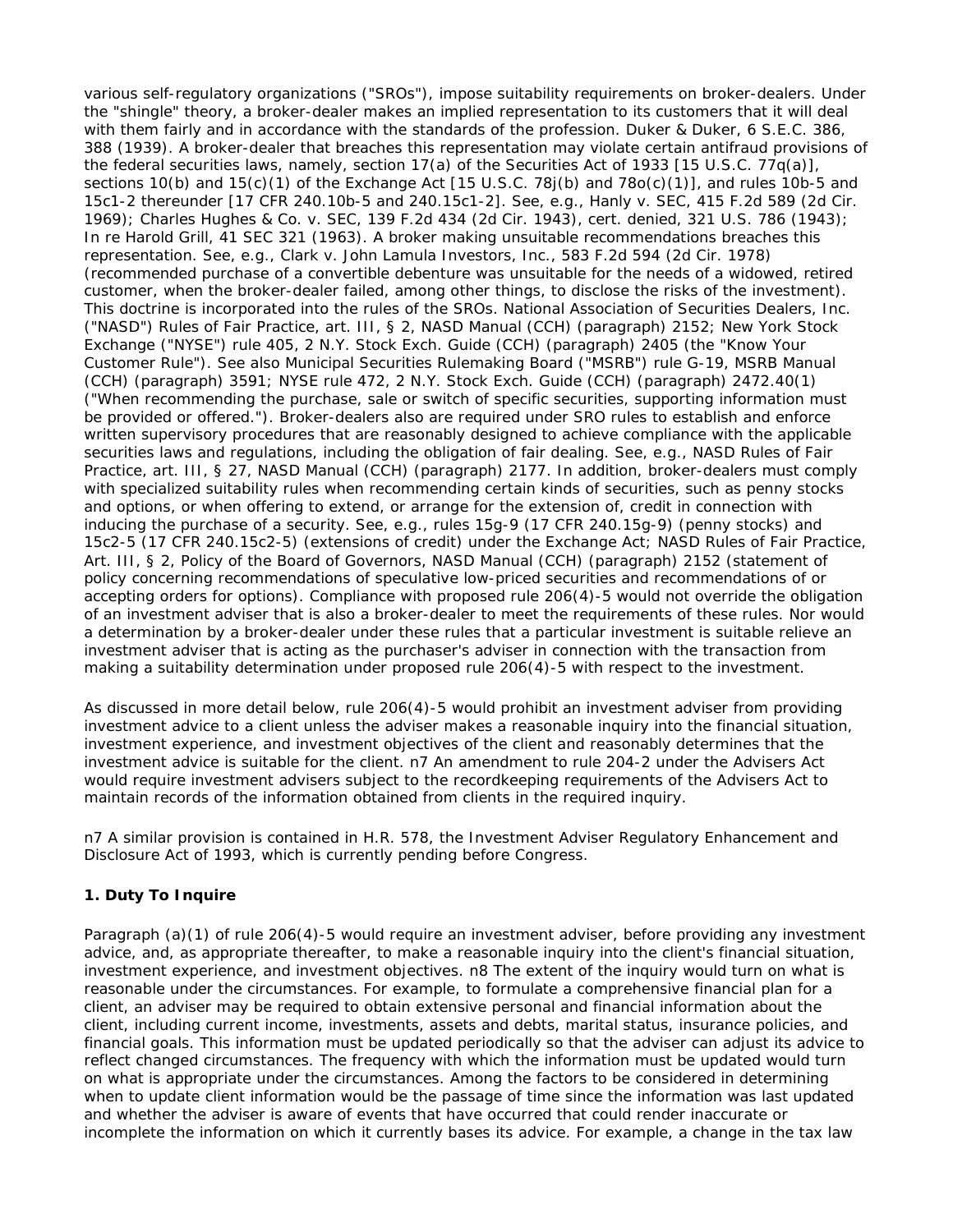or knowledge that the client has retired or experienced a change in marital status might trigger an obligation to make a new inquiry. Comment is requested on whether the proposed rule should specify the minimum frequency for making inquiries to update information concerning the client. For example, should the rule require that client information be updated no less frequently than annually?

n8 Rule 206(4)-5 would not apply to impersonal advisory services, and references to investment advice in this Release do not include impersonal advisory services. Impersonal advisory services would be defined in paragraph (b) of proposed rule 206(4)-5 as investment advisory services provided solely (1) by means of written material or oral statements that do not purport to meet the objectives or needs of specific individuals or accounts; (2) through the issuance of statistical information containing no expression of opinion as to the investment merits of a particular security; or (3) any combination of the foregoing services. This definition is derived from the definition of "contract for impersonal advisory services" in rule 204-3 under the Advisers Act [17 CFR 275.204-3]. Rule 204-3 requires an adviser to provide clients and prospective clients with a written disclosure statement or "brochure," except when advisory services are provided in connection with a contract for impersonal advisory services.

Most advisers conduct an inquiry at an initial client meeting that would generally satisfy the proposed requirement. n9 Clients are typically asked to complete questionnaires that request information about each client's current financial situation, financial goals, risk tolerance, and any other information that the adviser believes necessary to develop recommendations for a financial plan or specific investments. n10 Clients typically are requested periodically to review the information and notify the adviser of any changes.

n9 See State and Federal Regulation of Financial Planners: A Policy Overview and Model for Reform, Prepared for the American Association of Retired Persons Public Policy Institute by Barbara L.N. Roper 2- 3 (1993) (describing generally accepted standards of financial planning that include, among other things, meeting with a client at the outset of the engagement to review the client's personal finances, risk tolerance, and investment objectives).

n10 Financial Planners, Report of the Staff of the United States Securities and Exchange Commission to the House Committee on Energy and Commerce's Subcommittee on Telecommunications and Finance 8 (February 1988).

# **2. Duty To Give Only Suitable Advice**

Paragraph (a)(2) of rule 206(4)-5 would prohibit an adviser from giving advice to a client unless the adviser reasonably determined that the advice was suitable to the client's financial situation, investment experience, and investment objectives. A reasonable determination of an investment's suitability for a client would require, for example, that certain kinds of particularly risky investment products be recommended only to those clients who can and are willing to tolerate the risks and for whom the potential benefits justify the risks. n11

n11 The prohibition against providing unsuitable advice would apply to advice to institutional clients as well as to individual clients. Institutional investors have experienced significant losses as a result of recommendations to invest in complex financial products that they did not fully understand. See H.R. Rep. No. 255, 103d Cong., 1st Sess. 30-34 (1993) (municipal governments and savings and loan associations experienced widespread losses in U.S. Treasury instruments, derivative products, futures transactions, options hedging, and mortgage-backed securities recommended by dealers). The rationale underlying the duty to make suitable recommendations, although developed largely in the context of investors who are not deemed to be "sophisticated," applies also to those who are ordinarily considered to be "sophisticated." See Root, Suitability-The Sophisticated Investor-and Modern Portfolio Management, Colum. Bus. L. Rev. 287 (1991).

While rule 206(4)-5 would require an investment adviser to have reasonably determined that each piece of its investment advice would be suitable for the client, n12 suitability of the advice would be evaluated in the context of the client's portfolio. n13 For example, an investment adviser may hedge a portfolio of U.S. government bonds for a client having very conservative investment objectives, in which case the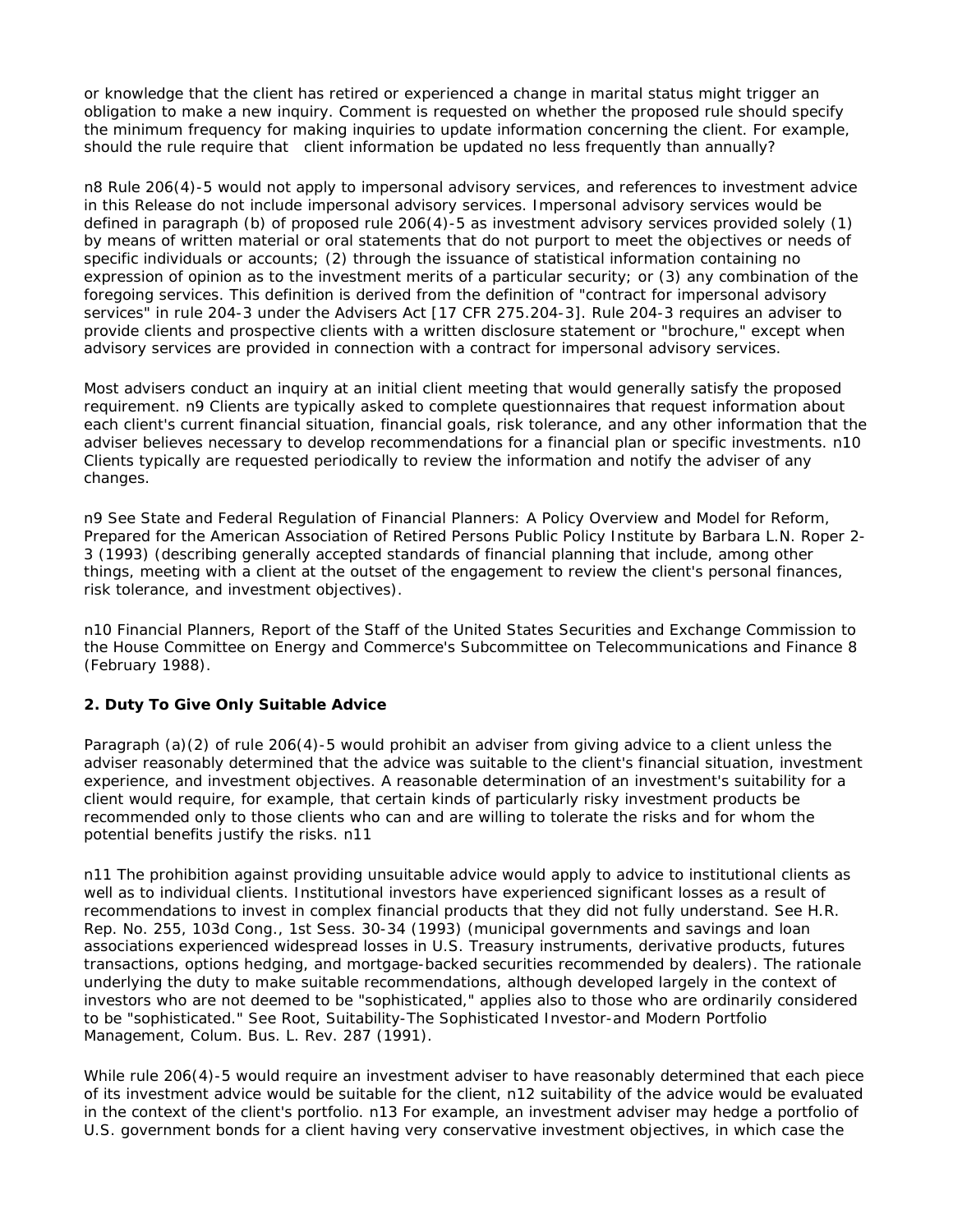suitability of the hedging instruments would be evaluated in light of their hedging function. Thus, inclusion of some risky investments in the portfolio of a risk-averse client may not necessarily be unsuitable. n14

n12 For an account under discretionary management, each trade initiated by the adviser would constitute "advice." For a discussion of when an account is under discretionary management, see infra note 29.

n13 A similar standard is applied in determining the prudence of an investment made for a retirement plan under the Employee Retirement Income Security Act of 1974 (29 U.S.C. 1001 et seq.) (see 29 C.F.R. 2550.404a-1(a)), and generally in determining the suitability of a trustee's investment decision under trust law (see Restatement (Second) of Trusts, § 227 commentary (1959)).

n14 Conversely, while advice to invest in a particular security may be suitable to the needs of a client, advice to make the same investment on margin may not be.

Proposed rule 206(4)-5's suitability obligation includes the requirement that an adviser "know his client," as well as the requirement that an adviser "know his product." Lack of actual knowledge about the client or the investment products recommended would not provide a defense for an adviser unless it would be reasonable for the adviser not to have known the information. n15 It generally would, for example, be reasonable for an adviser to rely on information provided by a client (or the client's agent) regarding the client's financial circumstances in response to the inquiry required by paragraph (a)(1) of proposed rule 206(4)-5, and an adviser should not be held to have given unsuitable advice if it is later shown that the client had misled the adviser. n16 If a client refused to provide requested information, however, the adviser could not make assumptions about the client that were not reasonable. n17 When no other information is available, the adviser may have to assume the client has no assets or source of income other than the assets the adviser manages. If the client refused to provide information upon which an adviser could base recommendations, the adviser would be permitted to rely upon trustworthy information about the client that it obtains from other reliable sources, such as a consultant to the client or other intermediary.

n15 See In re Baskin Planning Consultants, Ltd., Investment Advisers Act Rel. No. 1297 (Dec. 19, 1991) (adviser failed adequately to investigate investment recommendations to clients); In re Alfred C. Rizzo, Investment Advisers Act Rel. No. 897 (Jan. 12, 1984) (investment adviser lacked a reasonable basis for advice and could not rely on "incredible claims" of issuer of security); In re Winfield & Co., Inc., 44 SEC 810, 817-18 (1972) (investment adviser to investment company failed to make reasonable investigation before causing the company to purchase securities); In re Shearson, Hammill & Co., supra note 5.

n16 An adviser could not disregard information concerning the client's affairs that the adviser knows or should have known.

n17 In one case involving a client that turned over approximately \$ 100,000 to a broker but refused to provide financial information, the Commission explained that the broker had a "duty to proceed with caution; to make recommendations only on the basis of the concrete information that [the client] did supply and not on the basis of guesswork as to the value of other possible assets." In re Eugene J. Erdos, 47 SEC 985, 988 (1983), aff'd sub nom. Erdos v. Securities and Exchange Commission, 742 F.2d 507 (9th Cir. 1984). See also In re Gerald M. Greenberg, 40 SEC 133, 137-38 (1960), petition for review dismissed on motion of petitioner sub nom. Greenberg v. SEC, 287 F.2d 571 (10th Cir. 1960) ("clear purpose" of NASD suitability rule would be defeated if it were construed as permitting a brokerdealer to recommend low price speculative securities to "unknown" customers "without any knowledge of or attempt to obtain information concerning the customer's other security holdings, his financial situation, and his needs so as to be in a position to judge the suitability of the recommendation" (citation omitted)).

Proposed rule 206(4)-5 would not require that knowledge of an affiliate of the adviser be imputed to the adviser if it would be unreasonable to expect the adviser to know the information. For example, section 204A of the Advisers Act (15 U.S.C. 80b-4a) requires that advisers establish, maintain, and enforce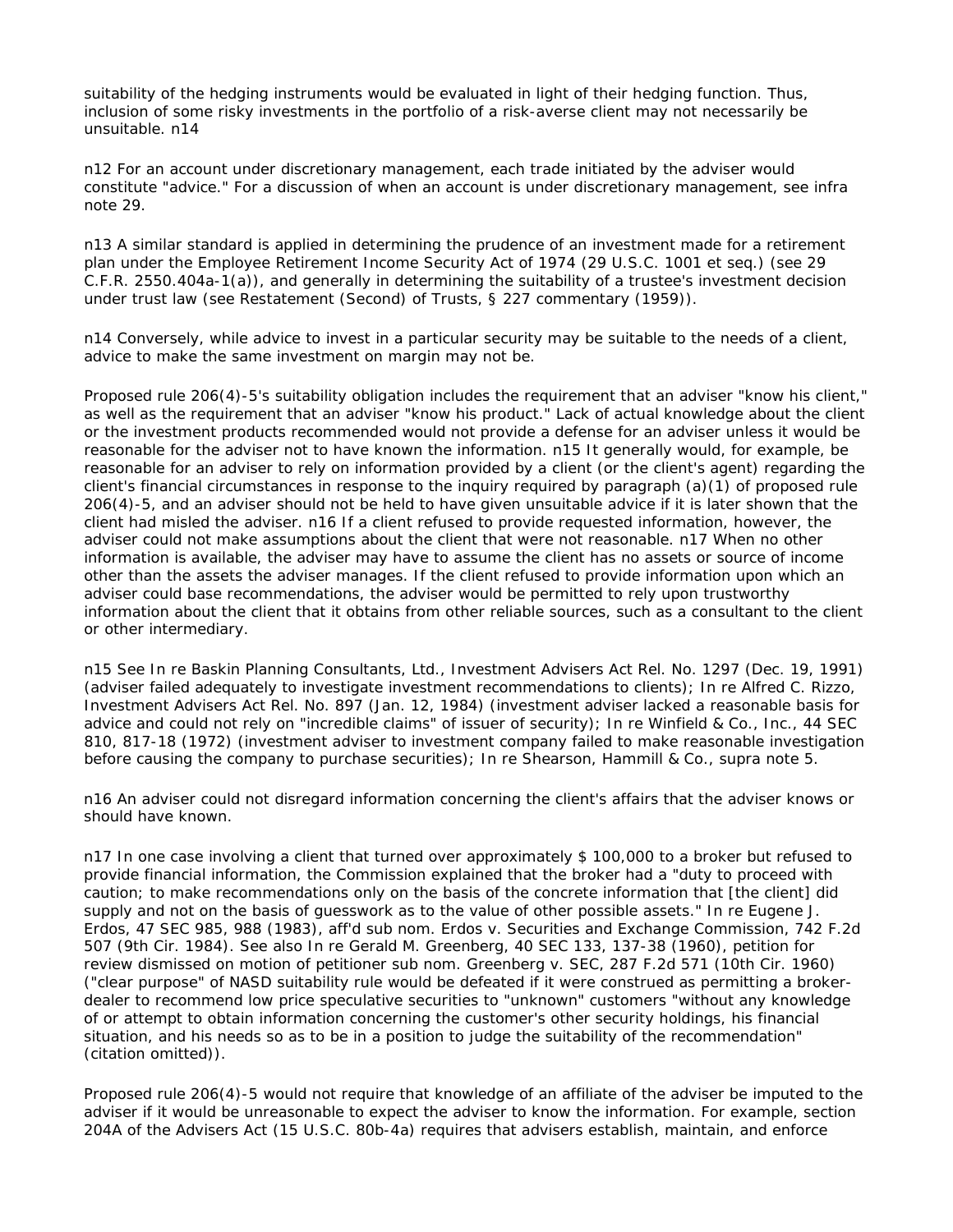written procedures designed to prevent insider trading, in which case the adviser may not, and should not, have access to certain information about a recommended security that an affiliated adviser might have. Comment is requested on whether the proposed rule should specify standards that would establish a presumption that the knowledge of an affiliate would not be imputed to the adviser.

# **3. Recordkeeping**

The Commission is proposing an amendment to rule 204-2 under the Advisers Act to require any investment adviser subject to the recordkeeping requirements of the Advisers Act n18 to maintain records of the information obtained about clients from the inquiries the adviser has made in complying with paragraph (a)(1) of proposed rule 206(4)-5. n19 The proposed recordkeeping requirement would not require advisers to memorialize the suitability considerations underlying each recommendation to clients. The amendment would require advisers to maintain, as part of their records, completed client questionnaires, or any other records or documents that the advisers have obtained from their client inquiries. These records would assist the Commission in determining whether investment advisers have complied with rule 206(4)-5. Comment is requested on whether advisers should be required to document the bases upon which suitability determinations have been made, either in connection with each piece of investment advice or in the form of a list of generic investments that the adviser has determined are suitable for the client.

n18 Rule 204-2, the general recordkeeping rule under the Advisers Act, applies to every investment adviser who makes use of the mails or of any means or instrumentality of interstate commerce in connection with his or its business as an investment adviser, other than one specifically exempted from registration pursuant to section 203(b) of the Advisers Act.

n19 Proposed paragraph (a)(17) of rule 204-2.

## **III. Custodian Account Statements**

Under typical discretionary advisory arrangements, a third-party custodian holds client assets and sends account statements to the client and copies of the account statements to the client's investment adviser. n20 These account statements provide clients with independent reports of account activity and are designed to permit clients to protect themselves against illegal or questionable conduct, including inappropriately high levels of trading in their accounts, unauthorized transactions, and unsuitable investments. n21

n20 Custodial arrangements are typically made with broker-dealers and banks. Broker-dealers are required to provide account statements to customers. For example, the rules of the NASD, the NYSE, and the American Stock Exchange ("AMEX") require member broker-dealers to provide account statements to customers at least quarterly. NASD Rules of Fair Practice, § 45, art. III, NASD Manual (CCH) (paragraph) 9440; NYSE rule 409, 2 New York Stock Exchange Guide (CCH) (paragraph) 2409; AMEX rule 419, 2 American Stock Exchange Guide (CCH) (paragraph) 9439. These rules, however, permit customers to direct delivery of statements to investment advisers holding powers of attorney over customer accounts. See, e.g., NYSE rule 409(b), 2 New York Stock Exchange Guide (CCH) (paragraph) 2409; AMEX rule 420(a), 2 American Stock Exchange Guide (CCH) (paragraph) 9440. Commission rules under the Exchange Act require a broker-dealer to send account statements to its customers under certain circumstances. See, e.g., rule 15g-6 [17 CFR 240.15g-6] (monthly account statements for penny stock customers); rule 15c3-2 [17 CFR 240.15c3-2] (quarterly statement concerning use by broker-dealer of funds arising out of free credit balance in customer's account). See also infra note 21. Commission rules under the Advisers Act require an investment adviser that has custody or possession of client funds or securities to send to clients account statements at least every three months. Rule 206(4)-2 under the Advisers Act [17 CFR 275.206(4)-2].

n21 Another means of permitting clients to monitor their accounts would be to require advisers to have a reasonable belief that brokers send confirmations to clients. The Commission is not proposing such a requirement. A broker-dealer, however, has an obligation under rule 10b-10 under the Exchange Act [17 CFR 240.10b-10] to send its customers an immediate confirmation with respect to each transaction the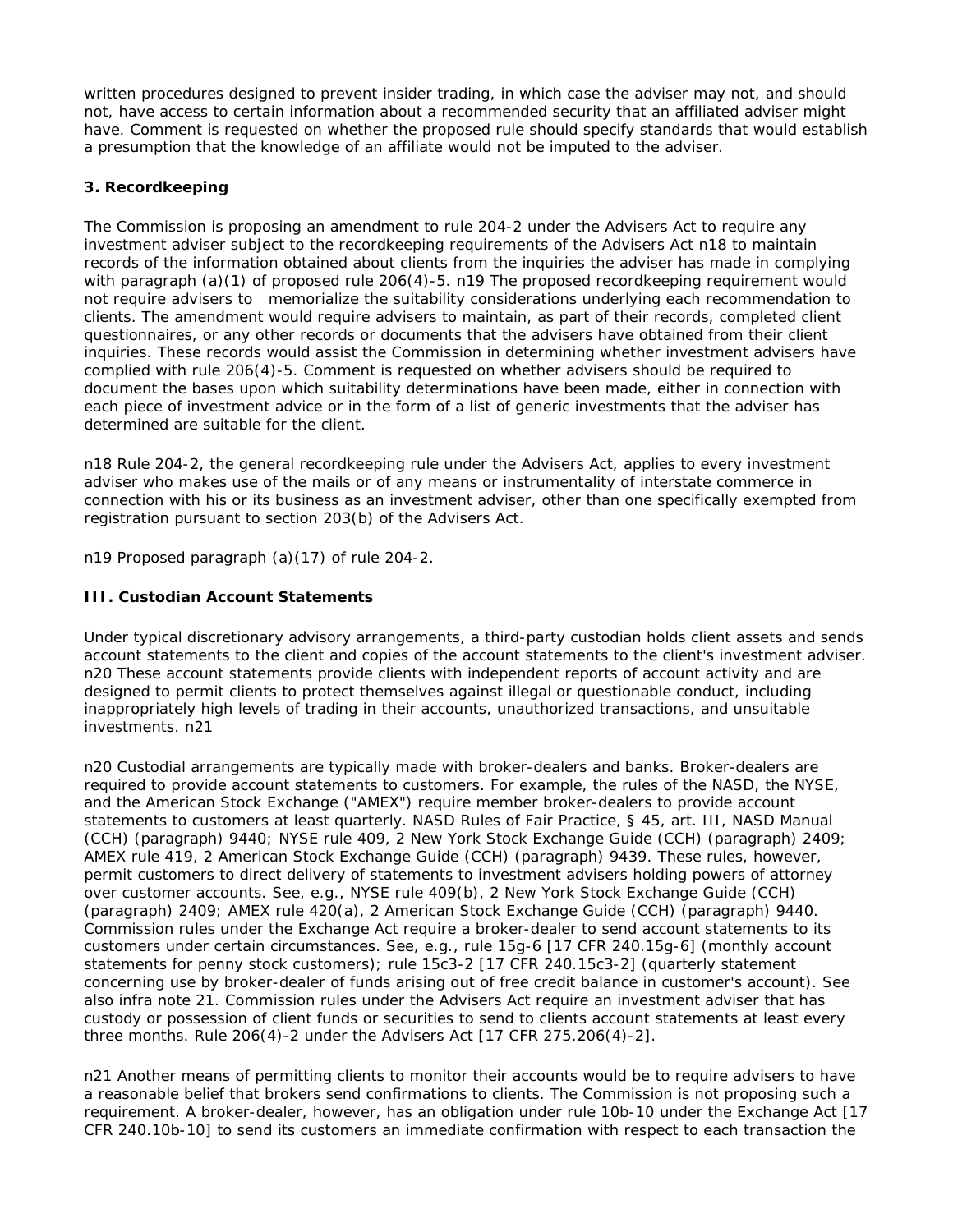broker-dealer effects. In the case of an account managed by a fiduciary, the customer, rather than the fiduciary, is considered to be the customer of the broker-dealer. Accordingly, under rule 10b-10, the broker-dealer must send an immediate confirmation to the account holder, in addition to any confirmation it may send to the account fiduciary; however, an account that has given discretionary authority in writing to its fiduciary may agree in writing with the broker-dealer effecting its trades to waive the receipt of the immediate confirmation required by rule 10b-10 if, among other things, the broker-dealer sends the discretionary account a statement no less frequently than quarterly containing all the information required to be disclosed on the immediate confirmation. The customer may not waive this quarterly statement. See Securities Exchange Act Rel. No. 33743 (March 9, 1994) [59 FR 12767 (March 17, 1994)] at note 3.

Failure of a custodian to provide account information directly to clients may facilitate fraudulent transactions in client accounts, as illustrated in the case of Institutional Treasury Management, Inc. ("ITM"), a registered investment adviser, and its controlling person, Steven Wymer. ITM attracted clients by promising above-market returns through the use of sophisticated trading strategies in U.S. Government securities. When the strategies not only failed to produce the promised returns, but also began to cause substantial losses, Wymer began to trade client accounts aggressively, often without the clients' knowledge, in an attempt to recover losses. To cover additional losses, Wymer began to divert funds from one client account to another. n22 Total client losses as a result of the fraud amounted to approximately \$ 104 million. n23

n22 On September 29, 1992, the Commission and the U.S. Attorney's Office for the Central District of California jointly announced a settlement of civil and criminal actions against Wymer. Wymer pleaded guilty to nine felony counts, including securities fraud, and was ordered to pay \$ 209 million in restitution and prejudgment interest to his defrauded clients. Litigation Rel. No. 13389 (Sept. 29, 1992) (concerning Securities and Exchange Commission v. Institutional Treasury Management, Inc., Civil Action No. 91-6715 MRR (C.D. Cal. Sept. 25, 1992) and United States v. Steven D. Wymer, No. CR 92- 2-RG.) In entering his guilty plea before the court, Wymer described how he traded in options and other speculative investments for accounts with conservative investment objectives, and then sent false account statements to clients to conceal losses and misappropriation of funds. Transcript of Proceedings before the Honorable Richard A. Gadbois, Jr., United States v. Steven D. Wymer, No. CR 92-02-(A)-RG (C.D. Cal. Sept. 29, 1992), at 25.

n23 See SEC v. Institutional Treasury Management, Inc., Denman & Company and Steven D. Wymer (Civil Action No. 91-6715 RJK) (C.D. Cal.) (Commission's Motion for an Order Distributing the Steven D. Wymer Qualified Settlement Fund, filed on Dec. 22, 1993).

Crucial to Wymer's fraudulent scheme was his ability to persuade the custodians of client accounts not to send confirmations and monthly statements to his clients. n24 Because clients received no independent reports of account activities, Wymer was able to successfully fabricate false account statements to hide the losses, unauthorized transactions, and the misappropriation of client funds and securities. n25 Other investment advisers have engaged in similar fraudulent schemes resulting in substantial client losses. n26

n24 Wymer testified before a Congressional subcommittee that he selected for his clients only those custodians that agreed to make ITM the exclusive recipient of account information. Investment Adviser Industry Reform, Hearing before the Subcommittee on Telecommunications and Finance of the House Committee on Energy and Commerce, 103d Cong., 1st Sess. 88-89 (1993).

#### n25 Id.

n26 See, e.g., In re Thomas Walter McKibbin and Equitrust, Inc., Investment Advisers Act Rel. No. 1165 (May 1, 1989) (adviser invested clients' funds in mutual funds, which sent account statements directly to adviser, which, in turn, sent false account statements to clients concealing misappropriation of funds); In re Robert Schwarz, Inc. and Robert G. Schwarz, Investment Advisers Act Rel. No. 1248 (Aug. 31, 1990) (adviser sent false account statements to clients concealing markups on municipal bonds purchased from broker-dealer, which sent confirmations of the transactions only to the adviser).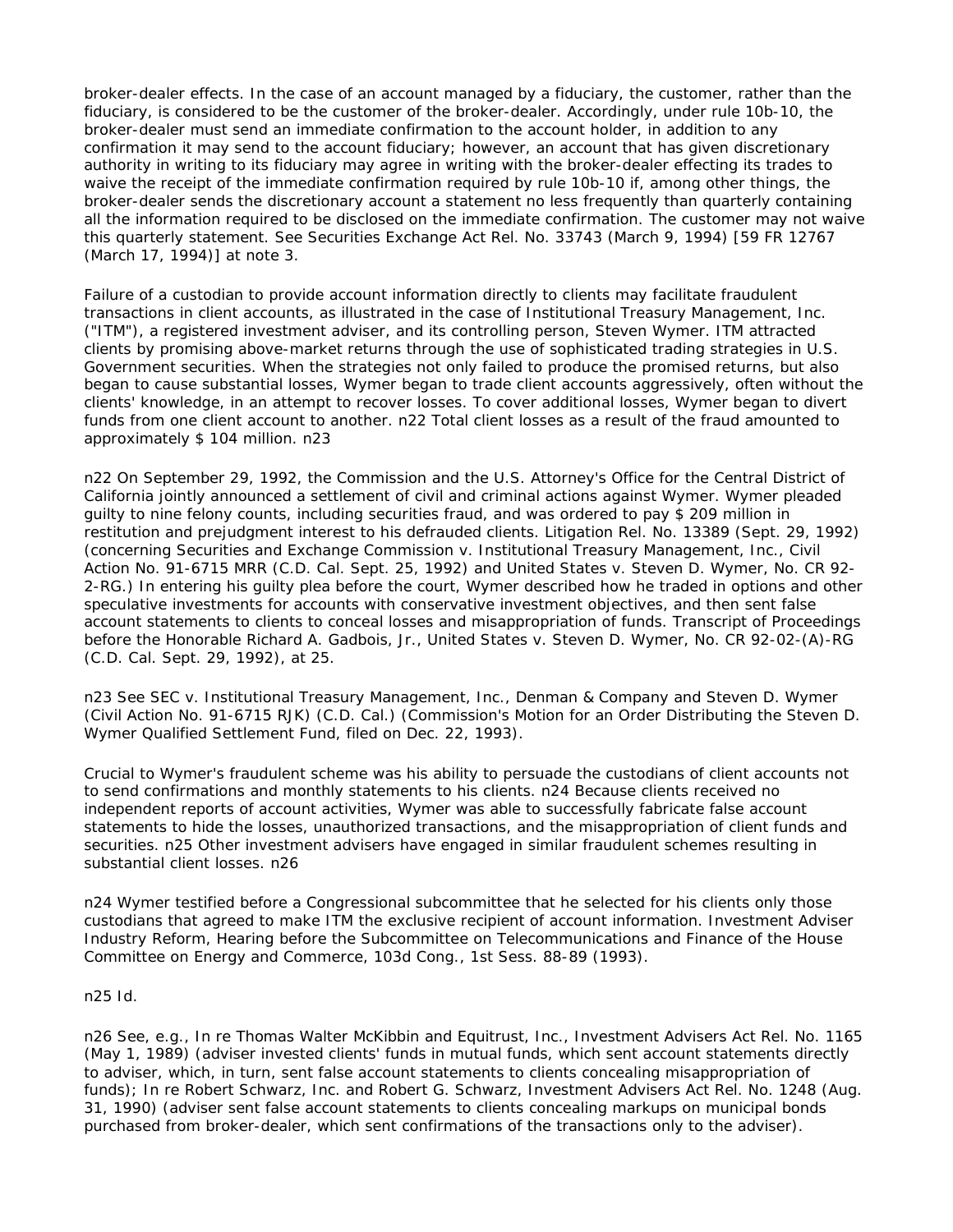The Commission is proposing for comment new rule 206(4)-6 under the Advisers Act as a means reasonably necessary to prevent the type of fraudulent conduct in which Wymer and other advisers have engaged. n27 Rule 206(4)-6 would prohibit an investment adviser registered or required to be registered under the Advisers Act from exercising investment discretion with respect to a client account n28 unless it reasonably believed that the custodian of the account is providing account statements to the client no less frequently than quarterly. n29 An adviser would be deemed to have a reasonable belief that the custodian is providing account statements if the adviser has received copies of client account statements indicating that they were sent to clients. n30 Comment is requested on whether the "reasonable belief" standard in the proposed rule is appropriate and consistent with the duties of a fiduciary.

n27 In addition, the Commission is proposing an amendment to rule 204-2 to require investment advisers subject to the recordkeeping requirements of the Advisers Act to maintain in their records copies of custodian account statements that are received by the adviser. Proposed paragraph (a)(18) of rule 204-2.

n28 Proposed rule 206(4)-6 would not apply to an adviser's exercise of investment discretion with respect to the assets of investment companies registered under the Investment Company Act of 1940 (15 U.S.C. 80a-1 et seq.) ("1940 Act") or business development companies. The 1940 Act regulates custodial arrangements with respect to these assets. Section 17(f) of the 1940 Act (15 U.S.C. 80a-17(f)) and rules 17f-1, 17f-2, 17f-4, and 17f-5 thereunder (17 CFR 270.17f-1, 17f-2, 17f-4, and 17f-5) and Section 59 of the 1940 Act (15 U.S.C. 80a-58).

n29 For purposes of rule 206(4)-6, an investment adviser would be deemed to exercise investment discretion with respect to an account if, directly or indirectly, the investment adviser is authorized to determine what securities or other property are purchased or sold for the account, or makes decisions as to what securities or other property are purchased or sold by or for the account, even though some other person may have responsibility for those investment decisions. Paragraph (c)(2) of proposed rule 206(4)-6. This definition is the same as in section 3(a)(35) of the Exchange Act [15 U.S.C. 78c(a)(35)].

n30 Paragraph (c)(4) of proposed rule 206(4)-6. The adviser could not rely on the copy of the account statement as a basis for its reasonable belief if the adviser had reason to believe that the account statements had not been delivered. Under the proposed rule, receipt of a copy of the account statement would not be the exclusive means by which an adviser could form a reasonable belief that the custodian is providing account statements to the client.

In some cases, a client may appoint another person to monitor his account and receive communications regarding the account. In such cases, proposed rule 206(4)-6 would permit the account statement to be sent to the client's designee. In order to prevent the rule from being circumvented, the rule would not permit the designee to be the custodian, the investment adviser, a person associated with the investment adviser, or a person under common control with the investment adviser. n31 Investment advisers often act as general partners of limited partnerships that invest in various types of financial instruments. In these cases, the account statement could be sent to a designee of the partnershipanother general partner, an accountant or an attorney-that is not associated with the adviser. n32 Comment is requested, however, on whether the rule should contain specific provisions to address the delivery of account statements to limited partnerships. For example, should the rule specify that the account statement may, or should, be sent to each limited partner? Comment also is requested on how the proposed rule should address shares of open-end management investment companies, which might not be held by third-party custodians.

n31 Paragraph (c)(1) of proposed rule 206(4)-6. The term "person associated with an investment adviser" is defined in section  $202(a)(17)$  of the Advisers Act [15 U.S.C. 80b-2(a)(17)] to mean any partner, officer, or director of the investment adviser (or any person performing similar functions), or any person directly or indirectly controlling or controlled by the adviser, including any employee of the adviser.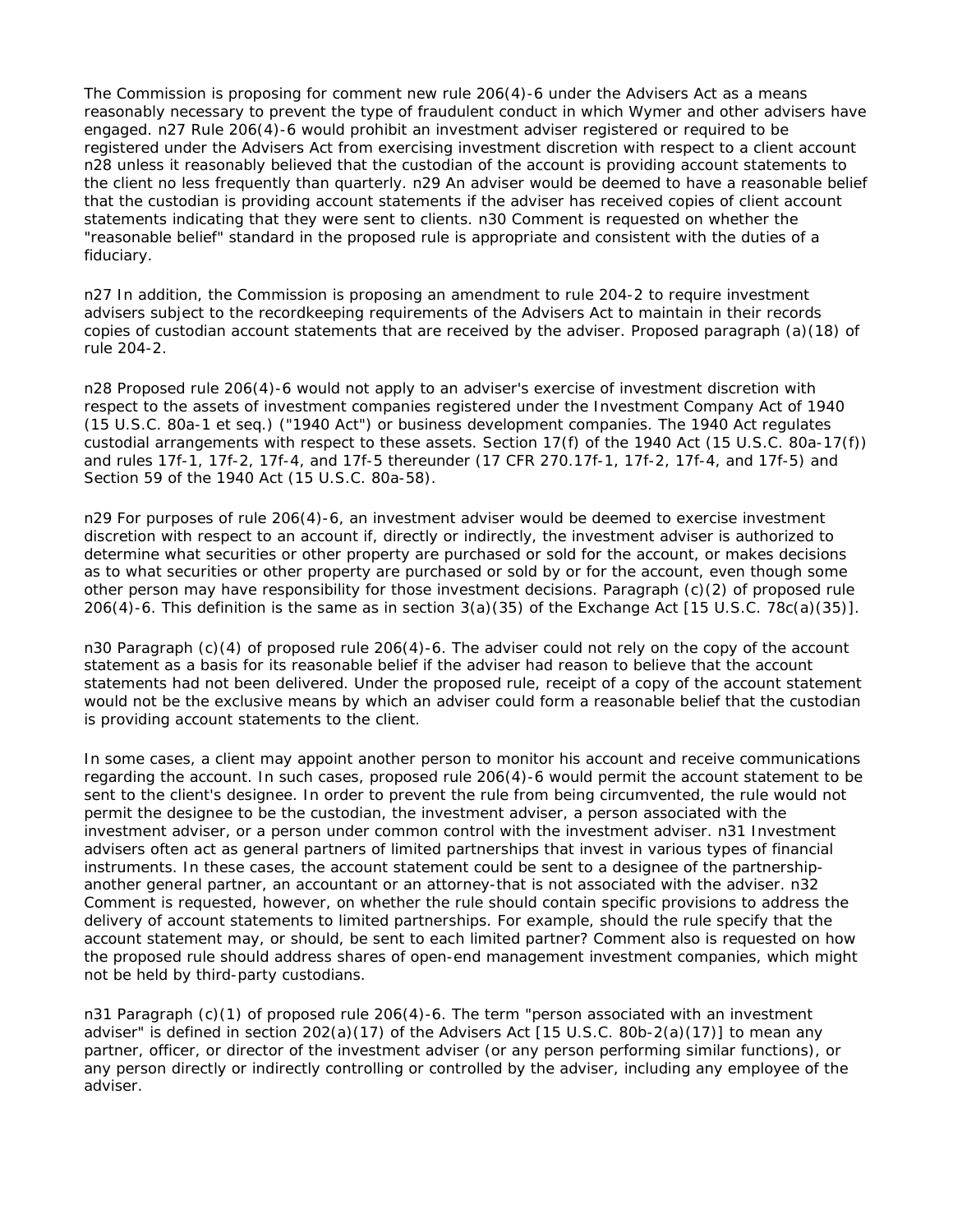n32 See, e.g., GBU, Inc. (pub. avail. Apr. 22, 1993); PIMS, Inc. (pub. avail. Oct. 21, 1991); Bennett Management Company, Inc. (pub. avail. Feb. 26, 1991) (general partner not deemed to have custody of client assets when it is authorized to make certain draws on partnership funds if, before making draws, the general partner provides certain information concerning the draws to an independent representative of the partnership for review and authorization).

The account statement specified in proposed rule 206(4)-6 would be required to show all transactions occurring in the account during the period covered by the account statement, and the funds, securities, and other property in the account at the end of the period. n33 The Commission requests comment on whether the rule should require other information to be provided (e.g., the value of securities positions in the account) to assure that clients receive sufficient information to monitor account activity. n34

n33 Paragraph (b) of proposed rule 206(4)-6.

n34 See, e.g., rule 15g-6(d)(2) (17 CFR 240.15g-6(d)(2)) under the Exchange Act (requiring market value of penny stocks, if determinable, to appear on account statement sent to customer that purchases penny stocks).

The Commission believes that the proposed rule reflects the business practices of most investment advisers and custodians under which an account statement showing all account transactions is generated by the custodian and delivered directly to the client. Copies of account statements are typically provided to the investment adviser, and the data is used by the adviser to verify the accuracy of the adviser's own records.

If proposed rule 206(4)-6 is adopted, the Commission anticipates delaying the effective date of the rule for a sufficient period to permit advisers to confirm that their clients' custodians are providing account statements to the clients and, if they are not, to permit clients to direct custodians to provide them with account statements. An adviser that exercises investment discretion with respect to client accounts that cannot form a reasonable belief that the custodians of those accounts are sending account statements to clients could not continue to provide investment advice to the clients on a discretionary basis. Comment is requested on whether a sixty-day delay would be sufficient.

### **IV. General Request for Comments**

Any interested persons wishing to submit written comments on the rule proposals that are the subject of this release, suggest additional changes, or submit comments on other matters that might have an effect on the proposals described in this release, are requested to do so.

### **V. Summary of Initial Regulatory Flexibility Analysis**

The Commission has prepared an Initial Regulatory Flexibility Analysis in accordance with 5 U.S.C. 603 regarding the proposed rules and rule amendments. The analysis notes that proposed rule 206(4)-5 makes explicit an adviser's current obligation under the Advisers Act to make a reasonable inquiry into a client's financial situation, investment experience, and investment objectives, and, thereafter, to reasonably determine that investment advice is suitable for the client. Proposed paragraph (a)(17) of rule 204-2 would require investment advisers to retain for Commission inspection the client questionnaire or other records or documents received by the adviser in response to the inquiry that would be required by proposed rule 206(4)-5. The Commission does not have information on how many investment advisers that are "small entities" under the Advisers Act ("small advisers") do not currently record this information. The Commission believes, however, that the costs involved in doing so would not be significant and would be outweighed by the benefits to clients.

The analysis also notes that proposed rule 206(4)-6 would prohibit a registered investment adviser from exercising investment discretion with respect to client accounts unless it has a reasonable belief that the custodians of those accounts send account statements to the clients no less frequently than quarterly. The analysis notes that most custodians already provide account statements to clients, and in many cases also send copies of account statements to the clients' investment advisers. The Commission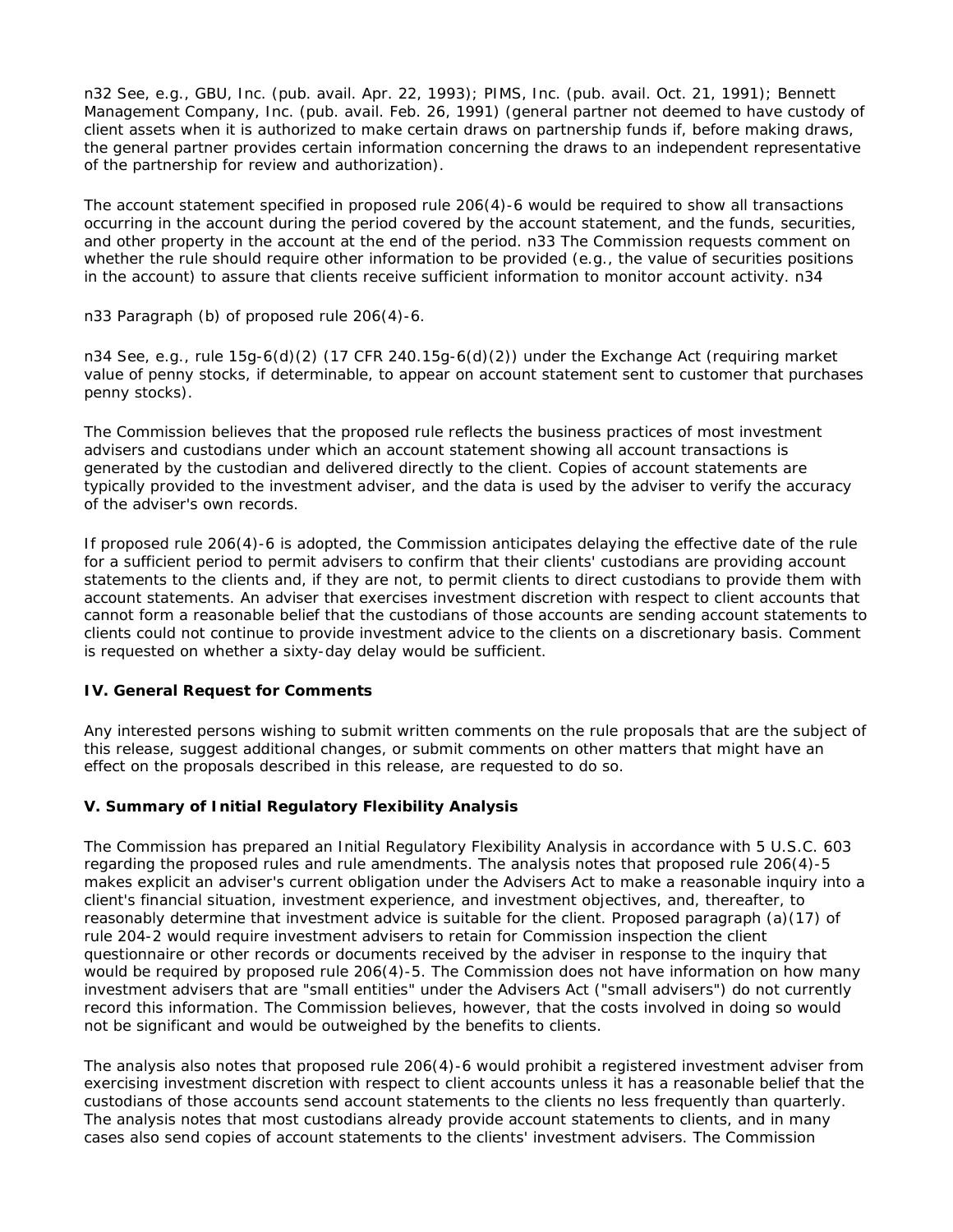believes that the costs involved with sending these statements to clients and to advisers would not be significant, and would be outweighed by the benefits to clients. Proposed paragraph (a)(18) of rule 204- 2 would require investment advisers to maintain copies of client custodial account statements received by the adviser. The Commission believes that the costs associated with retaining these copies would not be significant and, in any event, would be outweighed by the benefits to the Commission's adviser examination program.

The analysis notes that alternatives to the proposals were considered, including establishing different compliance or reporting requirements or timetables that would take into account the resources available to small advisers, and the simplification of compliance and reporting requirements for small advisers. The Commission also considered the use of performance rather than design standards, and the exemption of small advisers from coverage of part or all of the proposed amendments. The Commission concluded that the alternatives would not be as effective as the proposals in assuring that the suitability standard is understood and adhered to by all advisers and that all discretionary clients are provided with independent reports to monitor account activity. A copy of the Initial Regulatory Flexibility Analysis may be obtained by contacting W. Thomas Conner, Office of Disclosure and Investment Adviser Regulation, Division of Investment Management, Securities and Exchange Commission, 450 5th Street, NW., Washington, DC 20549.

## **VI. Statutory Authority**

The Commission is proposing rules 206(4)-5 and 206(4)-6 under the authority set forth in sections 206(4) and 211(a) of the Advisers Act (15 U.S.C. 80b-6(4) and 80b-11(a)).

The Commission is proposing amendments to rule 204-2 under its authority in sections 204 and 211(a) of the Advisers Act (15 U.S.C. 80b-4 and 80b-11(a)).

### **Text of Proposed Rules and Rule Amendments**

List of Subjects in 17 CFR Part 275

Investment advisers, Fraud, Reporting and recordkeeping requirements.

For the reasons set out in the preamble, title 17, chapter II of the Code of Federal Regulations is proposed to be amended as follows.

#### PART 275-RULES AND REGULATIONS, INVESTMENT ADVISERS ACT OF 1940

1. The general authority for part 275 is revised to read as follows:

Authority: 15 U.S.C. 80b-3, 80b-4, 80b-6(4), 80b-6A, 80b-11, unless otherwise noted.

\* \* \* \* \*

2. By adding paragraphs (a)(17) and (a)(18) to § 275.204-2 to read as follows:

§ 275.204-2 -- Books and records to be maintained by investment advisers.

(a)  $* * * *$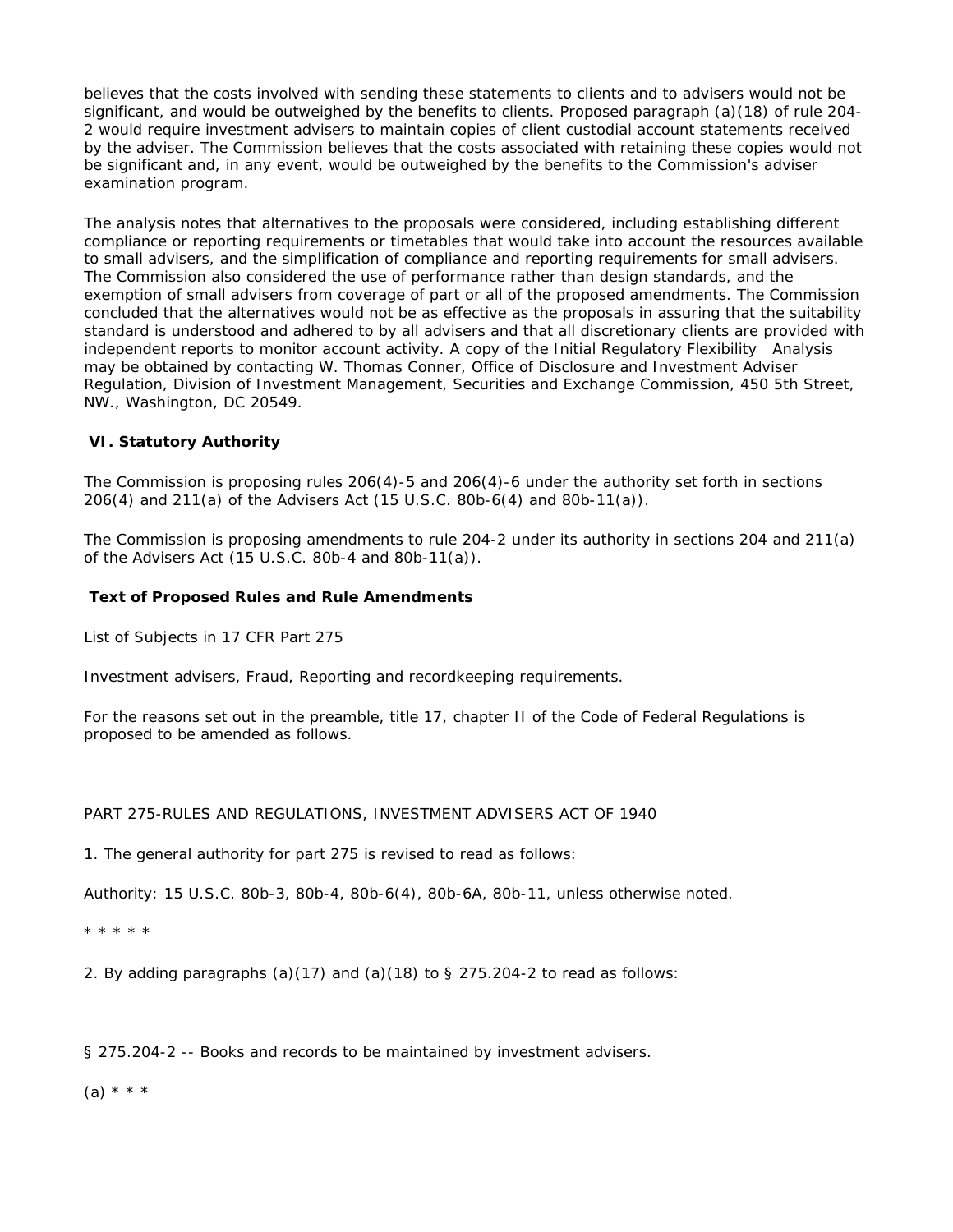(17) With respect to each client (other than a client to which the adviser provides only impersonal advisory services), completed client questionnaires, or other records or documents received by the investment adviser in response to the inquiry made by the investment adviser into the client's financial situation, investment experience, and investment objectives required by § 275.206(4)-5.

(18) With respect to each client (other than an investment company registered under the Investment Company Act of 1940 (15 U.S.C. 80a-1 et seq.) or a business development company), copies of account statements sent to such client by the custodian of such client's account that were also received by the adviser.

\* \* \* \* \*

3. By adding § 275.206(4)-5 to read as follows:

§ 275.206(4)-5 -- Suitability of investment advice.

(a) It shall constitute a fraudulent, deceptive, or manipulative act, practice, or course of business within the meaning of section 206(4) of the Act (15 U.S.C. 80b-6(4)) for any investment adviser to provide investment advice to any client, other than in connection with impersonal advisory services, unless the adviser:

(1) Before providing any investment advice, and as appropriate thereafter, makes a reasonable inquiry into the client's financial situation, investment experience, and investment objectives; and

(2) Reasonably determines that the investment advice is suitable for the client.

(b) For purposes of this section, the term impersonal advisory services shall mean investment advisory services provided solely:

(1) By means of written material or oral statements that do not purport to meet the objectives or needs of specific individuals or accounts;

(2) Through the issuance of statistical information containing no expression of opinion as to the investment merits of a particular security; or

(3) Any combination of the foregoing services.

4. By adding § 275.206(4)-6 to read as follows:

§ 275.206(4)-6 -- Custodial account statements.

(a) It shall constitute a fraudulent, deceptive, or manipulative act, practice, or course of business within the meaning of section 206(4) of the Act (15 U.S.C. 80b-6(4)) for any investment adviser registered or required to be registered pursuant to section 203 of the Act (15 U.S.C. 80b-3) to exercise investment discretion with respect to a client account (other than the account of an investment company registered under the Investment Company Act of 1940 (15 U.S.C. 80a-1 et seq.) or a business development company), unless the investment adviser reasonably believes that the custodian of the client account is providing to the client or its designee an account statement described in paragraph (b) of this section not less frequently than once every three months.